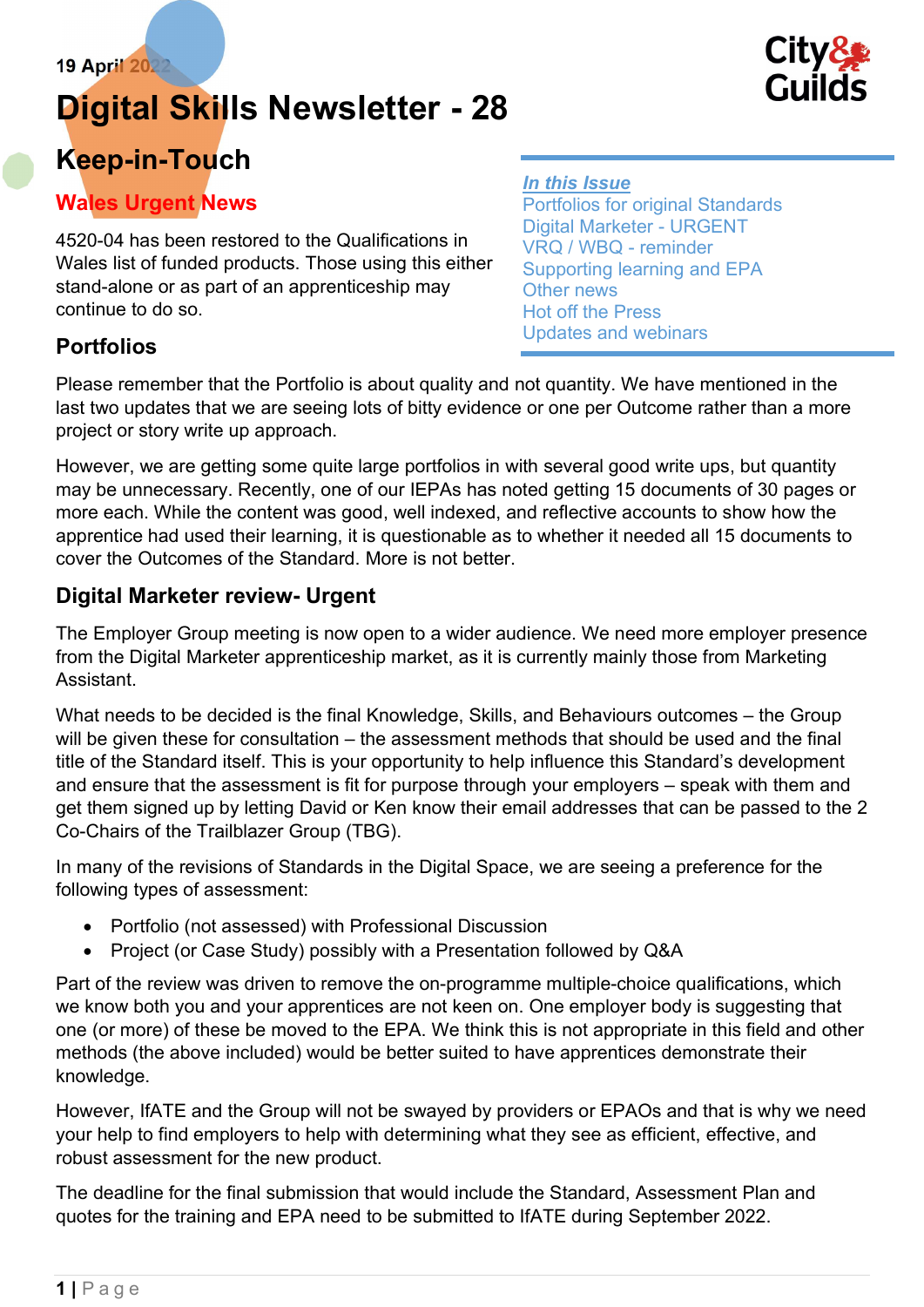| <b>19 April 2</b> |  |
|-------------------|--|
|-------------------|--|

#### Revised and new Standards update



| <b>Software Development Technician:</b>    | this Standard has now been signed off by Minster and due<br>for publication. It is one of four developments that we are<br>looking to have on our pipeline for creation this coming<br>year.                                                                                                                                                                                                                                                |
|--------------------------------------------|---------------------------------------------------------------------------------------------------------------------------------------------------------------------------------------------------------------------------------------------------------------------------------------------------------------------------------------------------------------------------------------------------------------------------------------------|
| <b>Software Tester:</b>                    | this Standard has now been signed off by Minster and due<br>for publication. It is not part of our current planned<br>developments.                                                                                                                                                                                                                                                                                                         |
| <b>Digital Support Technician:</b>         | waiting for final sign off $-$ funding will be the same, with<br>the TBG looking to get this up and running as quickly as<br>they can, and we can.                                                                                                                                                                                                                                                                                          |
| <b>Cyber Security Technologist (2021):</b> | development of this is still going and the handbooks, etc.<br>are being prepared but we have had issues that we have<br>discussed with IfATE and other EPAOs, as well as the<br>TBG. We felt the Scenario Demonstrations timings did not<br>allow for full coverage of the KSBs assigned and with the<br>task and write up being done within the time it also<br>seemed unlikely that an apprentice would meet any<br>distinction criteria. |
|                                            | We sent a proposal to the TBG and what could/could not<br>be covered in the timescales and heard back from them<br>on 14 April, so need to examine the reply and discuss with<br>other EPAOs.                                                                                                                                                                                                                                               |
| <b>Cyber Security Technician:</b>          | It is one of four developments that we are looking to have<br>on our pipeline for creation this coming year.                                                                                                                                                                                                                                                                                                                                |
| <b>Data Technician:</b>                    | It is one of four developments that we are looking to have<br>on our pipeline for creation this coming year.                                                                                                                                                                                                                                                                                                                                |

#### VRQ / WBQ qualifications published

#### IT Professional Systems and Principles / System Support - update

7540 Level 2 and 3, 7630 Level 4 and 4520 Level 2 to 4 are now available with all the new units we promised and a clean up to remove the old named vendor and languages units. As part of this process, we have also created a document that shows the range of programmes you could deliver now use the existing and new units that range from:

If you are already delivering these qualifications then there is no action required on your part, you can continue to deliver your current programmes (please check units) and now take advantage of the additional units. If you do not deliver the products currently you will need to complete the qualification approval in Walled Garden.

- 7540-12 Level 2 Systems & Principles / System Support
- 7540-13 Level 3 Systems & Principles / System Support
- 7630-04 Level 4 Systems & Principles
- 4520-02 04 ICT Professional Competence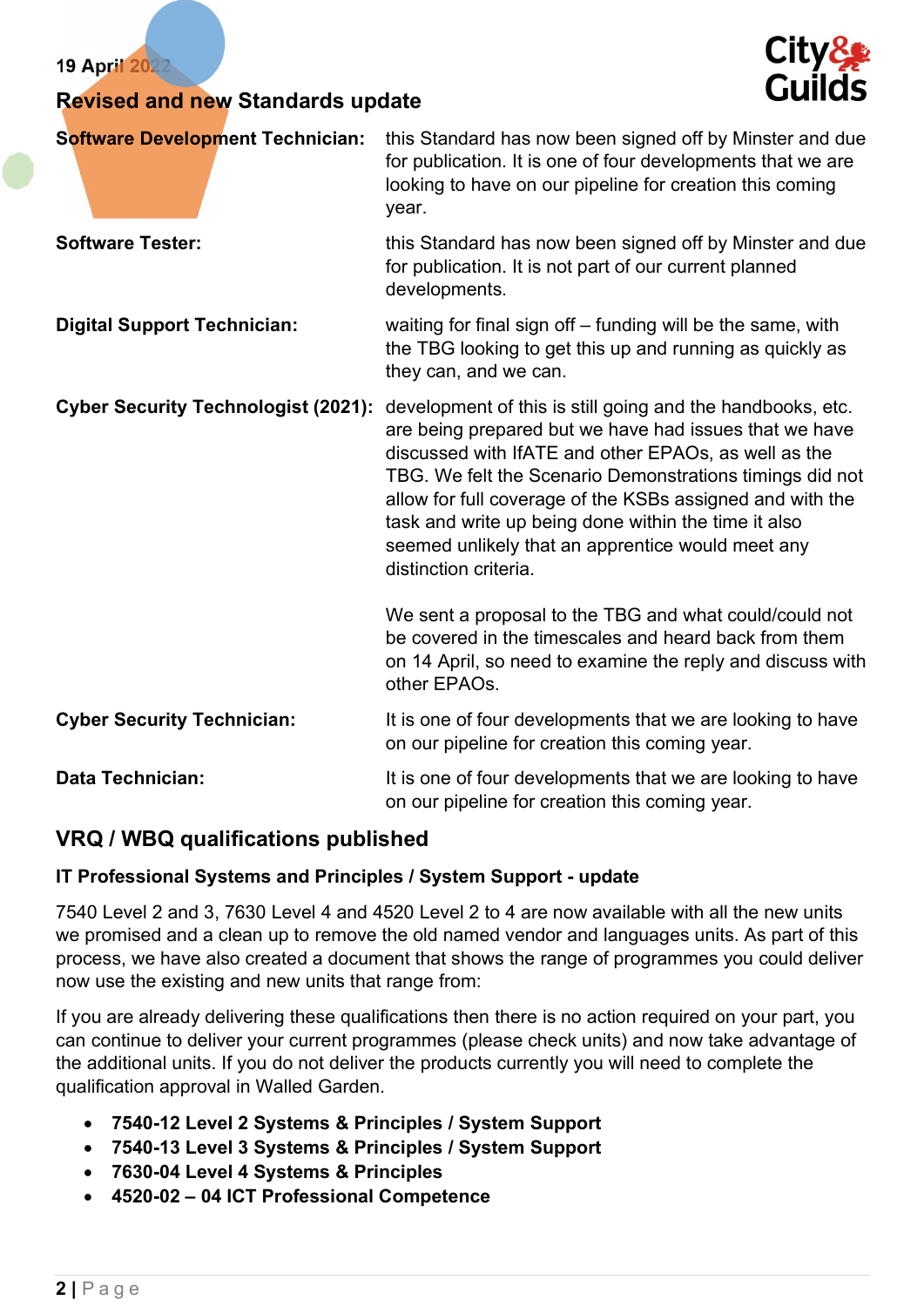

#### IT qualifications in Wales - Apprenticeship Frameworks in Wales

Training providers working in Wales will be aware that there have been several apprenticeship frameworks published that are more role specific and this will mean some changes for the market going forward. We have been told that the IT, Software, Web, and Telecoms framework is likely to close this September and at some point, so will the IT User framework, the latter not being seen as a job role and the drive being the Digital Application Support framework.

In response to this, City & Guild has provided a list of qualifications that it would like to put into the role specific apprenticeship frameworks which have appropriate units to use for each. This is a short-term action, and the medium term will see us create specific certification routes within these products to meet the job role of the framework. While Wales has led in the use of qualifications in this way, this last piece of work aligns with what is now expected in England to create Occupational-entry Technical Qualifications (OTQs) that align to Level 3 Apprenticeship Standards.

#### Qualification re-alignment requested

| <b>Apprenticeship Framework</b>      | <b>Qualification (s)</b>                            |
|--------------------------------------|-----------------------------------------------------|
| <b>Digital Application Support</b>   | 7574 Diploma in IT Use Skills (Level 2 and Level 3) |
| Data Analytics                       | 7630-04 and/or 4520-04 (suggested Level 3 Option)   |
| <b>Digital Telecommunications</b>    | 7540-13 and 7630-04(suggested Level 2 Option)       |
| IT Infrastructure                    | 7540-13 and 7630-04 (suggested Level 2 Option)      |
| <b>Information Security</b>          | 7540-13 and 4520-03 / 7630-04 and 4520-04           |
| IT Solutions Development and Support | 7540-13 and 7630-04 (suggested Level 2 Option)      |
| <b>Digital Content Management</b>    | 7513-30 and 7513-40                                 |

On 8 April we were informed of the following:

- City & Guilds products should be seen in the role related frameworks by the end of May 2022
- The IT, Software, Web, and Telecoms Framework will be closed during Spring 2023
	- o Any apprentices that are registered prior to its closure will be allowed to complete their apprenticeship as planned, they will not need to swap to anything else

#### 3668-02 and 03 Cabling Communications qualifications

The new versions of the Cabling Communications qualifications have also been published and in both cases will be recognised for ECS cards – at different levels. We have been asked for several years for a full progression to a Level 3 product that provides greater breadth and depth for those who are looking to be professional cable communication installers or wish to design systems, and these are the response developed with industry to meet the requirements that employers have told us are needed for the job roles the wish to employ. This is what they are called and the rules of combination:

- 3668-02 Level 2 Award in Communications Cabling
	- $\checkmark$  1 Mandatory unit plus 1 Optional unit from selection of three
	- $\checkmark$  Linked to the ECS Blue Card Associate Network Cable Installer
	- 3668-03Level 3 Certificate in Communications Cabling
	- $\checkmark$  2 Mandatory units plus 1 Option unit from nine including up to date Fibre and wireless cellular
	- $\checkmark$  Linked to the ECS Gold Striped Card Network Cable Installer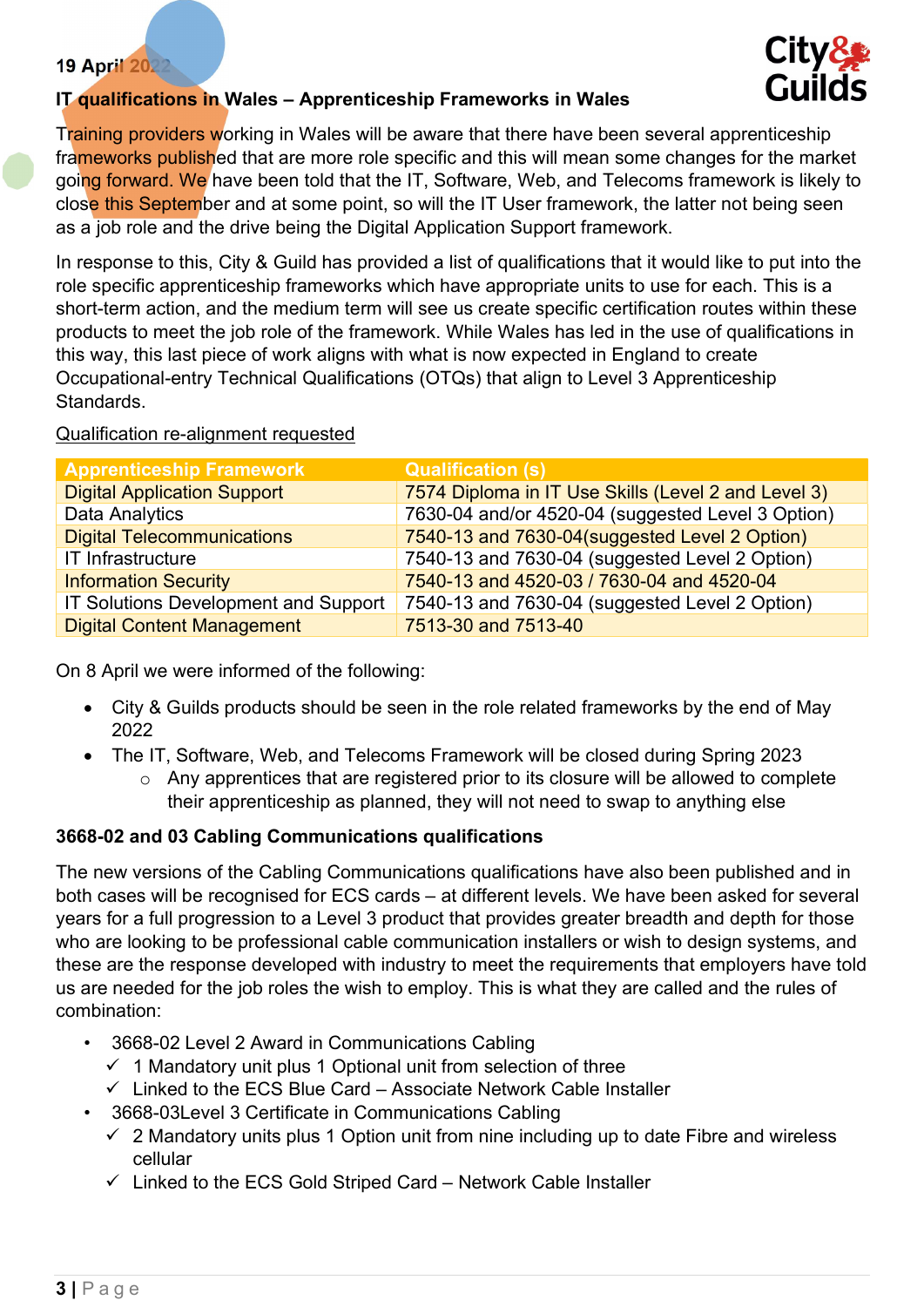

For those providers already offering 3667-02, you will be automatically approved to deliver both new qualifications. If you are interested in delivering these products, please refer to the handbooks and the equipment required to ensure you can provide the learning and experience expected.

The old 3667-03 will remain, as this covers just Design and Planning of cabling and is still appropriate for those wishing to focus on this alone.

#### Supporting learning and EPA

#### Information Communication Technician – EPA Webinar

As the ICT Standard has now been running since last May, we know that some of you will have apprentices coming through for EPA within the next 3 months or so. We ran a session on the EPA for this Standard earlier this year and will do a repeat performance for those who missed or those just starting to deliver this new Standard.

The session will go through the requirements of the two assessment methods and the support material we have provided, as well as leave time for questions from you on any issues you may be facing or want to clarify. The date of the event and link to register is:

17 May 2022 (13.30 – 15.00) – Information Communication Technician EPA

https://attendee.gotowebinar.com/register/5510860453045417740

|  |  | Links to various external information for apprenticeships |  |
|--|--|-----------------------------------------------------------|--|
|  |  |                                                           |  |

| <b>Area</b>                                          | <b>Links</b>                                                                                                                                                                                        |
|------------------------------------------------------|-----------------------------------------------------------------------------------------------------------------------------------------------------------------------------------------------------|
| Coronavirus                                          | https://www.gov.uk/government/publications/coronavirus-covid-19-apprenticeship-<br>programme-response                                                                                               |
| Coronavirus                                          | https://www.instituteforapprenticeships.org/covid-19-information-regarding-<br>apprenticeships/                                                                                                     |
| App Redundancy<br>Support                            | https://help.apprenticeships.education.gov.uk/hc/en-gb/articles/360015630040-<br>Redundancy-SupportService-for-Apprentices                                                                          |
| <b>QAR Achievement</b><br>Rates                      | https://www.gov.uk/government/publications/qualification-achievement-rates-gar-2020-to-<br>2021                                                                                                     |
| Apprenticeship/<br><b>Traineeship Latest</b><br>Data | https://explore-education-statistics.service.gov.uk/find-statistics/apprenticeships-and-<br>traineeships/2020-21                                                                                    |
| Apprenticeship<br><b>Funding Bands</b>               | https://www.gov.uk/government/publications/apprenticeship-funding-<br>bands?utm_medium=email&utm_campaign=govuk-notifications&utm_source=84ccd136-<br>7a5e-4b36-b402-8809afaef7d0&utm content=daily |
| Apprenticeship<br><b>Funding Rules</b>               | https://www.gov.uk/guidance/apprenticeship-funding-<br>rules?utm_medium=email&utm_campaign=govuk-notifications&utm_source=b948706d-<br>a63b-4ec0-94db-800ec0744760&utm_content=daily                |
| Ofqual Approach to<br><b>EQA</b>                     | https://www.gov.uk/government/publications/apprenticeship-end-point-assessments-a-<br>guide-for-employers                                                                                           |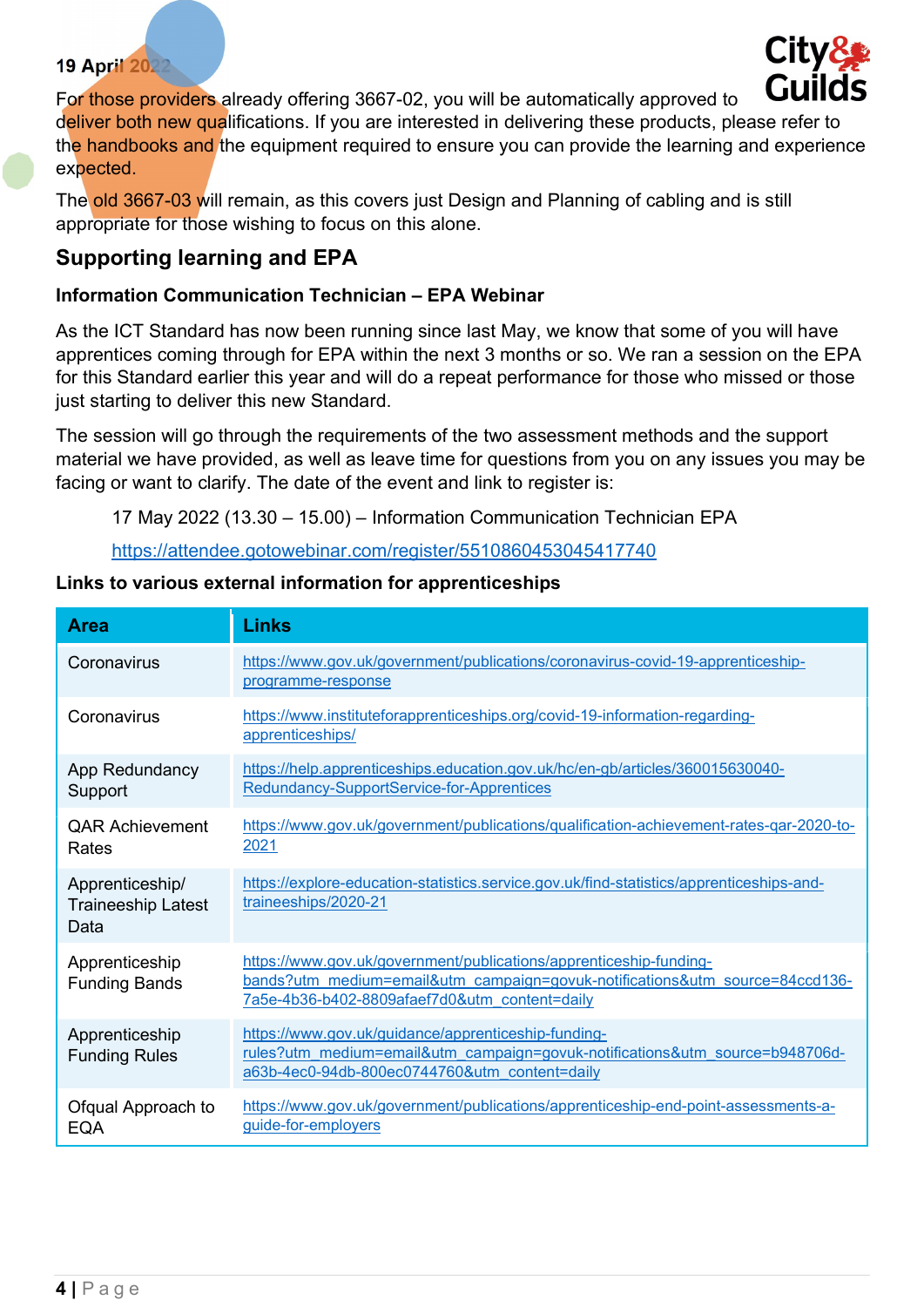#### Other news



#### Adult Education Budget – Ukraine

ESFA have confirmed that all Ukrainian adults and their family members supported through the Ukraine Family Scheme and Ukraine Sponsorship Scheme are immediately eligible for FE 19+ funding and are exempt from the 3-year residency requirement.

They can access funding immediately. This has been confirmed in the recently updated version of the AEB Funding Rules for 2021-22.

- https://www.gov.uk/guidance/apply-for-a-ukraine-family-scheme-visa
- https://www.gov.uk/guidance/apply-for-a-visa-under-the-ukraine-sponsorship-scheme

#### DfE and Level 2 IT User qualifications – Consultation results

The DfE have launched a consultation on the L2 and below qualification offer as part of the skills reforms.

The consultation is seeking views on proposals to reform technical and academic qualifications at level 2 and below. (GCSEs, Functional Skills Qualifications and Essential Digital Skills Qualifications are not included)

Aims to create a streamlined qualifications landscape to ensure that every qualification approved for public funding has a distinct purpose, is high quality, and supports student progression. This will inevitably lead to some qualifications at L2 and below being defunded.

- Consultation Documents https://consult.education.gov.uk/post-16-qualifications-reviewteam/review-of-post-16-qualifications-at-level-2-and-be/
- Consultation Announcement https://www.gov.uk/government/news/post-16-qualificationsboosted-to-help-more-people-to-progress
- $\triangleright$  Alongside the above consultation, the DfE has published the responses summary to their L2 Call for Evidence The Response document can be found https://www.gov.uk/government/consultations/post-16-study-at-level-2-and-below-call-forevidence

#### MCA and GLA – how to not lose Level 2 IT User funding

Some educational funding has been placed into the hands of Mayoral Combined Authorities (MCA) and Greater London Authority (GLA), which allows them to place qualifications on a list for funding where local demand shows it is still required but Government funding may not be available.

For those providers who use the Level 2 IT User qualifications (7574) either as a standalone or alongside other products to develop or enhance people digital skills, this may be the way to keep those programmes going. You and the local employers you work with can lobby your MCA or the GLA and have this product included along with a number of others that we have listed a couple of months ago here and on the webinar.

If this level of product loses funding, then learners will face a steep step from Essential Digital Skills (with very small breadth and depth of content) Level 1 to Level 3 full blown applications skills and knowledge. Please use this facility to help continue your delivery.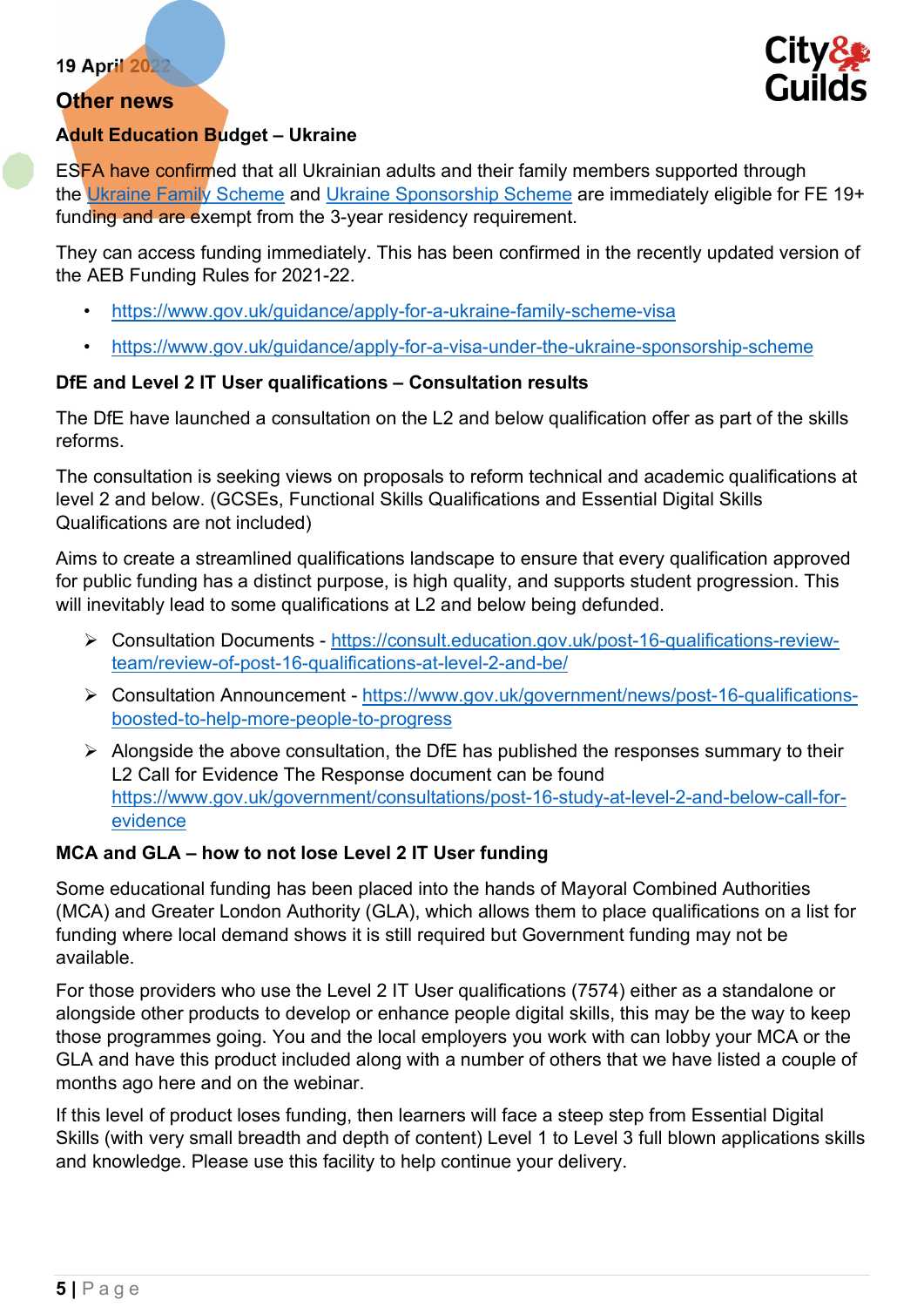



Earlier this week the Dept for Levelling Up, Housing and Communities, announced the introduction of the UKSPF, the Government's replacement for the European Social Fund (ESF) allocations to individual regions and areas can be found here: https://www.gov.uk/government/publications/ukshared-prosperity-fund-prospectus/ukspf-allocations

Funding for the UK Shared Prosperity Fund will be £2.6 billion between 2022 and 2025, with this figure reaching £1.5 billion per year by March 2025, a portion of the funds will be used to support the Government's new maths Multiply Programme for Adults.

The full announcement can be found here:

https://www.gov.uk/government/news/communities-across-uk-handed-control-of-26-billionlevelling-up-funding

#### Government Maths Multiply programme

The Governments new Multiply scheme aims to improve the numeracy skills of millions of adults. £270 million is being handed out to Mayoral Combined Authorities (MCA) and local councils in England. A further £160 million will be spread across Scotland, Wales, and Northern Ireland.

Multiply will offer adults who do not already have a GCSE grade 4 or higher in maths free flexible courses that fit around their lives. Courses are expected to be available this autumn in person or online (a new digital platform is due to be launched next year, giving learners access to numeracy training on-demand), at work or at home on a part time or intensive basis.

Employers will be able to team up with the local authorities to deliver "bespoke" programmes to train their staff.

City & Guilds is looking at the maths/numeracy content we have that may fit with this offer and will be providing more information on our bite-sized and SmartScreen offer very soon.

#### Adult Education Budget funding rules

ESFA have published the 2022-23 Draft AEB Funding Rules. we will cover any changes to the rules and an overview of the contents in the first summer term Funding and Policy Update webinar in May.

For those of you interested in the details, the document can be found here: https://www.gov.uk/government/publications/adult-education-budget-aeb-funding-rules-2022-to-2023

#### T Level Funding Guidance

ESFA have also published the T Level Funding Guidance for 2022-23, we will cover any changes to the rules and an overview of the contents in the first summer term Funding and Policy Update webinar in May.

The document can be found here - https://www.gov.uk/government/publications/t-level-funding

Government Skills Revolution Campaign for SME's

The Government has launched a Skills Revolution campaign aimed at SMEs to encourage them to access the opportunities and funding available to them to upskill/reskill their workforces. If you check the hashtag #SkillsRevolution! On LinkedIn, Twitter, and Facebook, you will see the series of promotions they have put out.